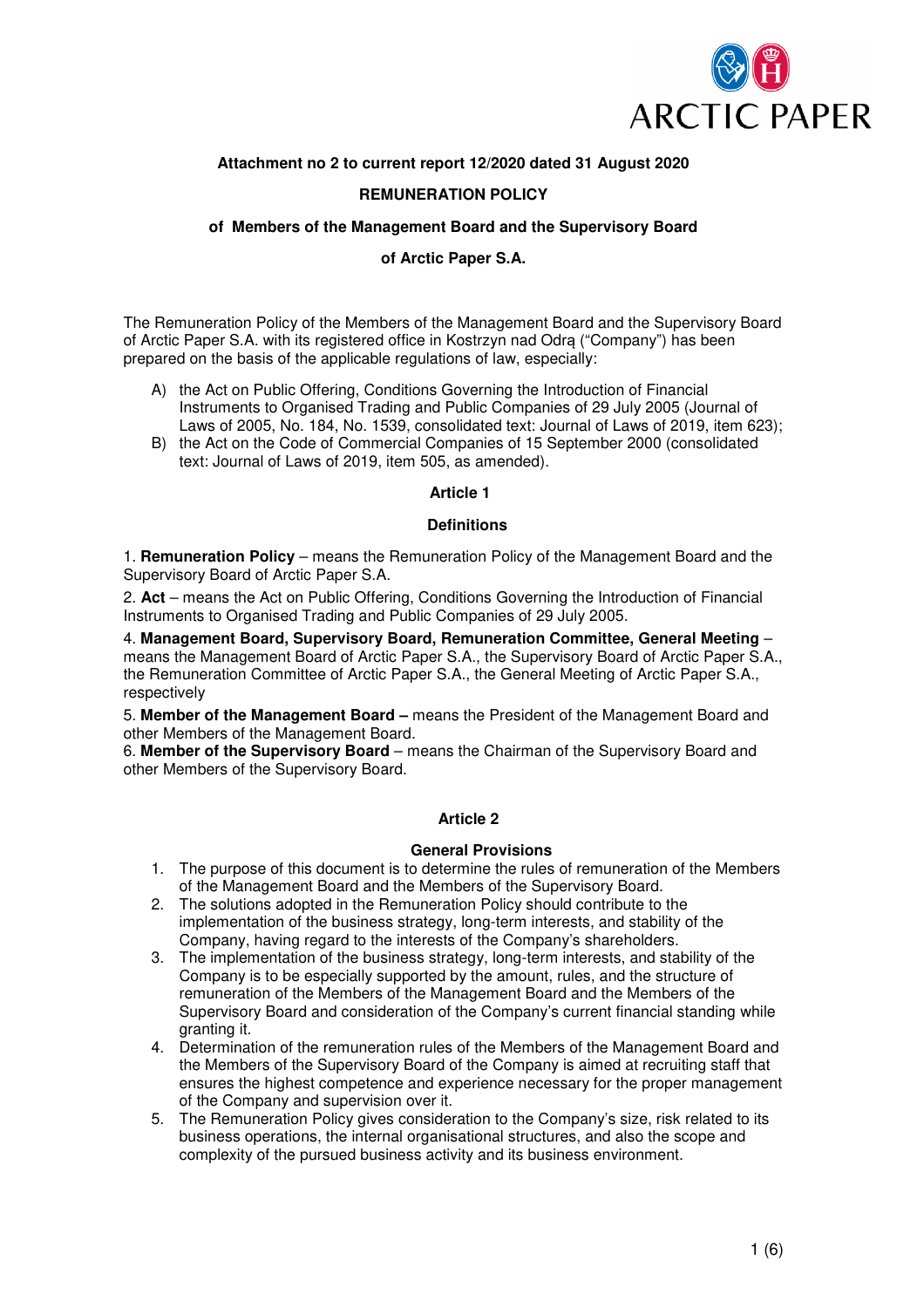

## **Article 3**

### **Development and Implementation of the Remuneration Policy**

- 1. A draft of the Remuneration Policy, as well as its amendments is developed by the Remuneration Committee. A draft is submitted to the Supervisory Board for issuing an opinion and introducing any changes.
- 2. The General Meeting shall determine the final content of the Remuneration Policy or shall send it back to the Remuneration Committee for further work that includes remarks of the General Meeting.
- 3. The General Meeting shall adopt the Remuneration Policy by way of resolution. The information included in the Remuneration Policy is the responsibility of the Members of the Management Board.
- 4. The Management Board is responsible for the implementation and updates of the Remuneration Policy.
- 5. The Company shall immediately put up the Remuneration Policy and a resolution on the Remuneration Policy together with the date of its adoption and voting results on its website. These documents shall remain available at least as long as they are applicable.
- 6. A resolution on the Remuneration Policy shall be adopted not less frequently than every four years. A material change of the Remuneration Policy shall require its adoption by the General Meeting by way of resolution.
- 7. The Company shall pay remuneration to the Members of the Management Board and the Supervisory Board solely in compliance with the Remuneration Policy.
- 8. By applying the rules provided for in the Remuneration Policy appropriate authorities of the Company shall from time to time give consideration to the Company's current financial standing.
- 9. A General Meeting authorise the Supervisory Board to work out details of elements of the Remuneration Policy to the extent that has been previously indicated by a General Meeting.
- 10. If it is indispensable for the implementation of long-term interests and maintenance of the Company's financial stability or to ensure its profitability, the Supervisory Board may decide about a temporary departure from the application of the Remuneration Policy.
- 11. A decision of the Supervisory Board on a temporary departure from the application of the Remuneration Policy shall be taken by way of resolution which shall indicate: the scope of time of departure, elements of the Remuneration Policy that are to be excluded and premises justifying a necessity of a temporary departure from the application of the Remuneration Policy.

## **Article 4**

## **MANAGEMENT BOARD**

### **Description of the Components of the Remuneration of the Members of the Management Board and a legal relation binding the Members of the Management Board and the Company**

- 1. The Members of the Management Board are appointed by the Company's Supervisory Board to perform their function in the Management Board pursuant to the Company's Articles of Association and the regulations of law applicable in that respect.
- 2. The Members of the Management Board are appointed for a joint term of office that is 3 years. A Member of the Management Board may be recalled at any time by the Supervisory Board.
- 3. The Members of the Management Board shall be entitled to fixed monthly remuneration defined for each Member of the Management Board individually, and determined on the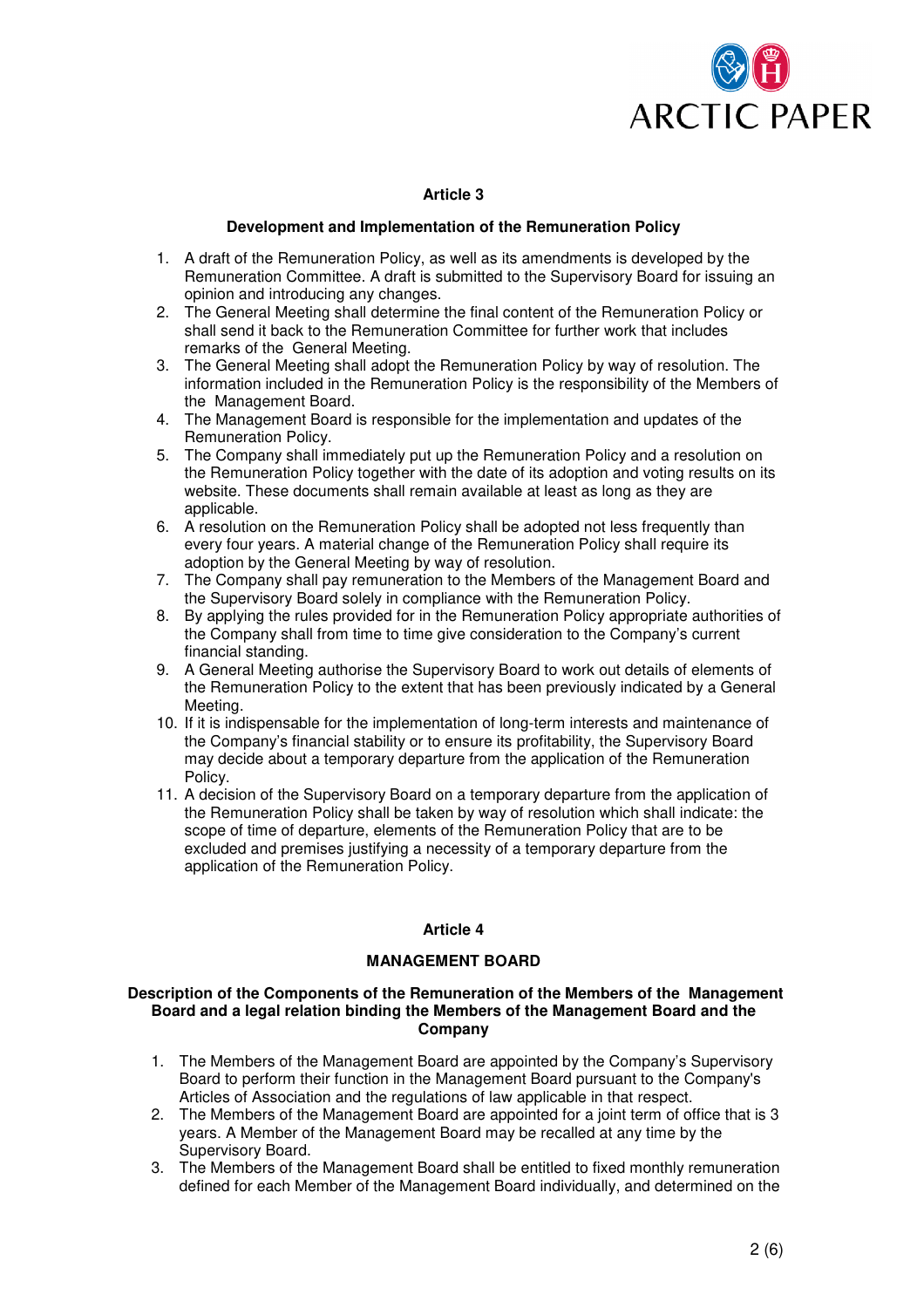

basis of a legal relation binding the Company with such Member of the Management Board.

- 4. Remuneration of a Member of the Management Board may be due under an appointment act, a contract of employment, a managerial contract, or other civil law agreement. Such agreements may be executed for an unspecified period of time.
- 5. Irrespective of the basis pursuant to which they have been concluded, the agreements referred to in clause 4 above provide for a notice period from 6 to 12 months.
- 6. Monthly remuneration of the Members of the Management Board is differentiated depending on a function held in the Management Board and the scope of responsibilities of a given Member of the Management Board.
- 7. Remuneration of the Members of the Management Board shall include:
	- a) "Fixed Remuneration" due to the Members of the Management Board for holding their functions, incurred accountability, performed work and their competences. Fixed remuneration is not dependent on criteria related to the performance or assessment of the results of work of a specific person, and it is granted by the Supervisory Board giving consideration to market conditions.
	- b) "Variable Remuneration" awards for achieving short-, medium-, or long-term goals pursuant to the Company's strategy that may have a form of additional disbursements and short- or long-term incentive programmes;
	- c) "Fringe Benefits" including those that are non-cash, additions and benefits, such as: provision of a company car (also for private purposes), co-financing of health care (including for immediate family members, such as: spouse and minor children), payment of premiums for a life insurance and a liability insurance contract, such as D&O (Directors & Officers).
- 8. Fixed Remuneration shall be the only mandatory part of remuneration disbursed to the Members of the Management Board.
- 9. The Company may introduce additional retirement and disability pension schemes or early retirement schemes for Members of the Management Board or the Supervisory Board.
- 10. Members of the Management Board may be included in the Employee Capital Plan (Polish – Pracownicze Plany Kapitałowe) in accordance with the Act on Employee Capital Plans - participation in the plan is voluntary.
- 11. Members of the Management Board may be covered by an additional non-competition agreement after termination of employment, on the terms resulting from generally applicable legal provisions for employees. The period of non-competition provision after termination of employment should not exceed 12 months.
- 12. Members of the Management Board, with the consent of the Supervisory Board, may establish cooperation on the basis of an employment contract, management contract or other civil law contract with another entity belonging to the Arctic Paper Capital Group.

## **Article 5**

# **General Rules of Granting Variable Remuneration**

- 1. Variable Remuneration for the Members of the Management Board may be determined under the incentive programme.
- 2. A decision on inclusion of a Member of the Management Board in the incentive programme shall be taken by the Supervisory Board by way of resolution.
- 3. The purpose of the incentive programme is to remunerate the Members of the Management Board for achieving the quantitative or qualitative goals.
- 4. The incentive programme is to promote achieving annual consolidated financial goals of the Company and to implement the established business objectives.
- 5. The maximum level of an award grantable shall be determined and verified by the Company's Supervisory Board once a year.
- 6. The value of Variable Remuneration in a given financial year may not exceed:
	- a) 50% of the gross value of Fixed Remuneration due to the President of the Management Board for a given year;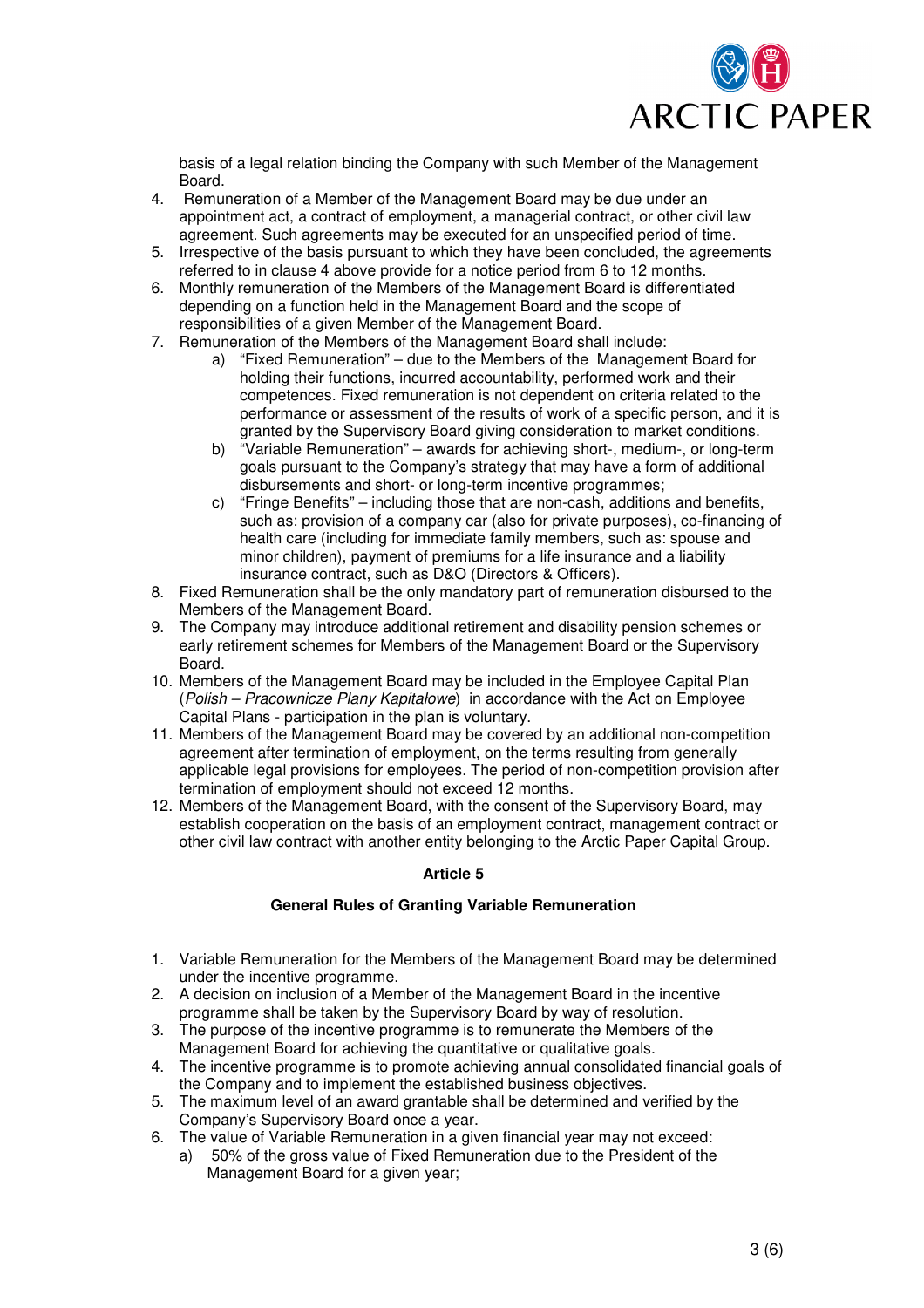

- b) 35% of the gross value of Fixed Remuneration due to other Members of the Management Board for a given year.
- 7. The amount of the Variable Remuneration is calculated based on the financial and nonfinancial criteria determined by the Supervisory Board, including the achievement by the Company:

a) assumed economic goals;

b) assumed efficiency goals;

c) assumed development goals;

 d) the objectives of sustainable development and environmental protection set out in the non-financial statements of the Arctic Paper group.

The specification of the above criteria is the responsibility of the Supervisory Board.

- 8. An award shall be paid out following publication of the annual financial statements of the Company and further approval of the award by the Supervisory Board, based on the recommendation of the Remuneration Committee.
- 9. In the event of dismissal of a Management Board Member by the Supervisory Board or resignation from the position before the end of the incentive programme, the Supervisory Board may decide that the variable remuneration will be paid in proportion to the period of performance of the function by the given Management Board Member.
- 10. The Company assumes a possibility of claiming reimbursement and also deferring granting or paying Variable Remuneration, in the event of:
	- a) violation of a non-compete prohibition while holding a function of a Member of the Management Board and after a year following the end of a legal relation binding a Member of the Management Board and the Company;
	- b) disclosure of irregularities in managing the Company resulting in damage;

## **Article 6**

## **SUPERVISORY BOARD**

### **Description of the Components of the Remuneration of the Members of the Supervisory Board and a Legal Relation Binding the Members of the Management Board and the Company**

1. The Members of the Supervisory Board are appointed by the General Meeting to hold their functions in the Supervisory Board pursuant to the wording of the Company's Articles of Association and the regulations of law applicable in that respect.

A function of a Member of the Supervisory Board shall only be performed on the basis of appointment pursuant to a relevant resolution of the General Meeting.

- 2. The Members of the Supervisory Board are appointed for a joint three-year term of office.
- 3. Remuneration of the Members of the Supervisory Board shall be determined by the General Meeting by way of resolution.
- 4. The remuneration amount of the Members of the Supervisory Board shall guarantee independence of the Members of the Supervisory Board during performance of their functions

in the Supervisory Board.

- 5. In view of the function and an increased volume of work for the Company, the remuneration of the Chairman of the Supervisory Board may be higher than the remuneration of other Members of the Supervisory Board.
- 6. The Members of the Supervisory Board shall be paid Fixed Remuneration only during the term of their mandate.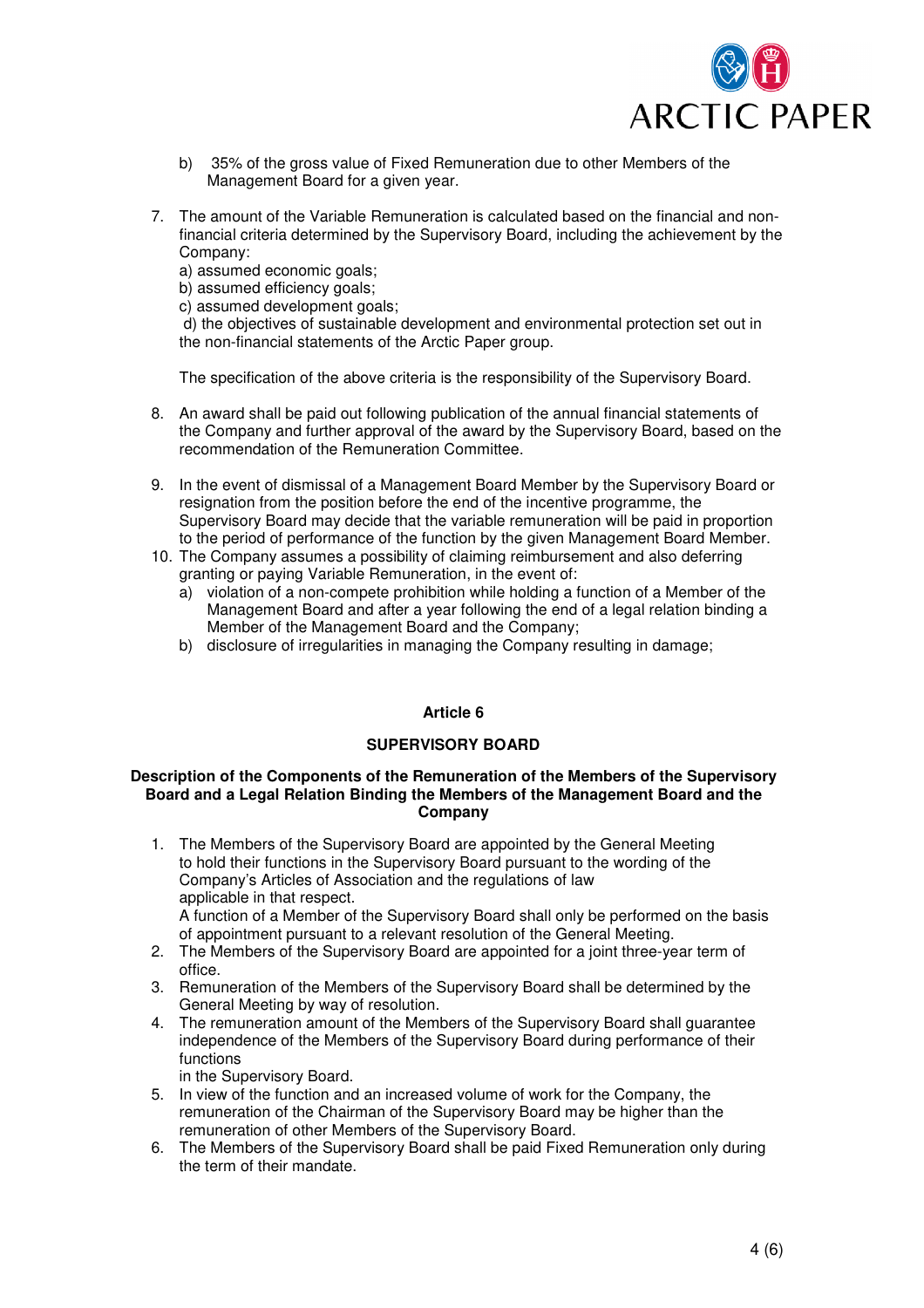

- 7. The Member of the Supervisory Board who hold their functions in the committees of the Supervisory Board shall be entitled to additional monthly remuneration in the amount determined by the General Meeting by way of resolution.
- 8. The Company shall reimburse the costs incurred further to the performance of functions entrusted to the Members of the Supervisory Board, in particular: costs of travels from the place of their residence to the place where a meeting of the Supervisory Board or a meeting of a Committee of the Supervisory Board is held and back, the costs of accommodation and meals.
- 9. Members of the Supervisory Board may be included in the Employee Capital Plan (Polish – Pracownicze Plany Kapitałowe) in accordance with the Act on Employee Capital Plans - participation in the plan is voluntary.

## **Article 7**

## **Remuneration Report**

- 1. The Supervisory Board shall prepare a remuneration report annually presenting a comprehensive review of remuneration, including all benefits, regardless of their form that have been received by the individual Members of the Management Board and the Supervisory Board or due to individual Members of the Management Board and the Supervisory Board in the last financial year in accordance with the Remuneration Policy.
- 2. The information included in the remuneration report is the responsibility of the Members of the Supervisory Board.
- 3. The Supervisory Board shall prepare the first remuneration report jointly for 2019 and 2020.
- 4. The remuneration report concerning each Member of the Management Board and the Supervisory Board shall include in particular:

1) the amount of the total remuneration by components that are referred to in Article 90d.3.1 of the Act (fixed and variable components), and mutual proportions among such remuneration components;

2) explanation of the manner in which the total remuneration is compliant with the adopted Remuneration Policy, including, who it contributes to the achievement of the Company's long-term performance;

3) information on the manner in which the criteria relating to performance have been applied;

4) information on an annual change of remuneration, the Company's performance, and the average remuneration of employees of the Company, who are not Members of the Management Board or the Supervisory Board, during a period of the last five financial years, at least, as an aggregate, in the manner providing for their comparison;

5) the amount of remuneration due from entities belonging to the same group within the meaning of the Accounting Act of 29 September 1994 (Journal of Laws of 2019, item 351, 1495, 1571, 1655, and 1680);

6) the number of financial instruments granted or offered and the main terms and conditions of exercising the rights attached to such instruments, including the price and date of execution and their change;

7) information on using a possibility of requesting reimbursement of variable remuneration components;

8) information on departures from the implementation procedure of the Remuneration Policy and departures applied pursuant to Article 90f, including explanation of the premises and manner, and indication of the elements departures from which have been applied.

- 5. Information on financial years for which the Supervisory Board has not been required to prepare the remuneration report may be presented on the basis of estimates, in the event whereby it has been explicitly indicated or omitted in the remuneration report.
- 6. The remuneration report shall not include personal data of the Members of the Management Board and the Supervisory Board.
- 7. The General Meeting shall adopt a resolution with an opinion on the remuneration report. The nature of such resolution is advisory.